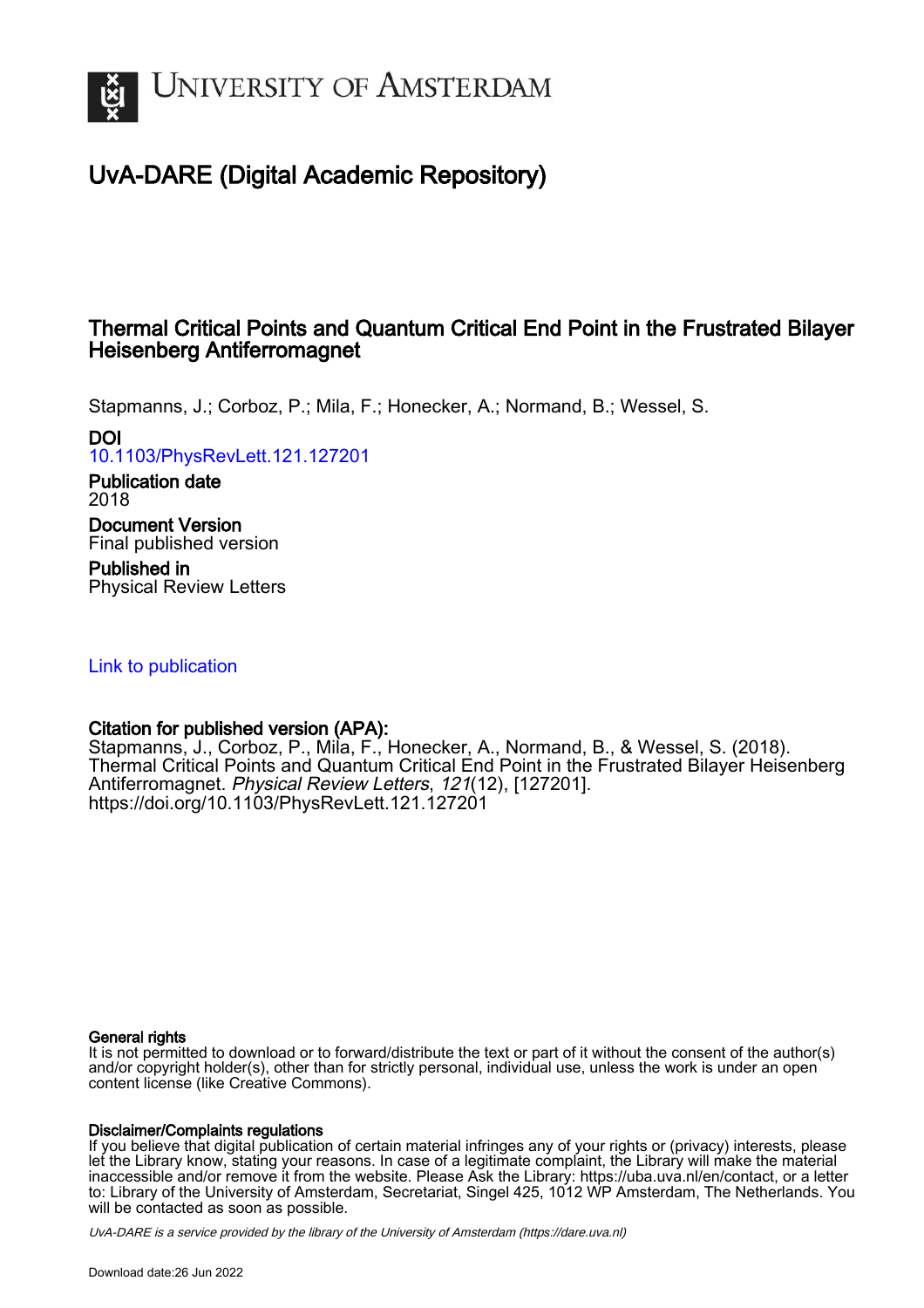### Thermal Critical Points and Quantum Critical End Point in the Frustrated Bilayer Heisenberg Antiferromagnet

J. Stapmanns,<sup>1</sup> P. Corboz,<sup>2</sup> F. Mila,<sup>3</sup> A. Honecker,<sup>4</sup> B. Normand,<sup>5</sup> and S. Wessel<sup>1</sup>

<sup>1</sup>Institut für Theoretische Festkörperphysik, JARA-FIT and JARA-HPC, RWTH Aachen University, 52056 Aachen, Germany  $\frac{2}{3}$ <sup>2</sup>Institute for Theoretical Physics and Delta Institute for Theoretical Physics,

University of Amsterdam, Science Park 904, 1098 XH Amsterdam, Netherlands <sup>3</sup>

<sup>3</sup>Institute of Physics, Ecole Polytechnique Fédérale Lausanne (EPFL), 1015 Lausanne, Switzerland

 $4$ Laboratoire de Physique Théorique et Modélisation, CNRS UMR 8089,

Université de Cergy-Pontoise, 95302 Cergy-Pontoise Cedex, France

Neutrons and Muons Research Division, Paul Scherrer Institute, 5232 Villigen-PSI, Switzerland

 $\circledR$ (Received 14 June 2018; published 17 September 2018)

We consider the finite-temperature phase diagram of the  $S = 1/2$  frustrated Heisenberg bilayer. Although this two-dimensional system may show magnetic order only at zero temperature, we demonstrate the presence of a line of finite-temperature critical points related to the line of first-order transitions between the dimer-singlet and -triplet regimes. We show by high-precision quantum Monte Carlo simulations, which are sign-free in the fully frustrated limit, that this critical point is in the Ising universality class. At zero temperature, the continuous transition between the ordered bilayer and the dimer-singlet state terminates on the first-order line, giving a quantum critical end point, and we use tensor-network calculations to follow the first-order discontinuities in its vicinity.

DOI: [10.1103/PhysRevLett.121.127201](https://doi.org/10.1103/PhysRevLett.121.127201)

The concept of the critical point is ubiquitous in statistical thermodynamics. One may need look no further than the liquid-gas transition [\[1\]](#page-5-0) in systems as familiar as water to find examples where a line of first-order transitions terminates as a function of temperature and a control parameter, such as the pressure. Because the phase transitions are discontinuous, the line has no critical properties, but its termination point does. In contrast with this critical point, the term "critical end point" (CEP) is reserved for the situation where a line of continuous transitions terminates on a line of discontinuous ones [\[2](#page-5-1)–4]. In this case, critical behavior is present everywhere on the critical line, and it has been proposed that this behavior is reflected in certain properties of the discontinuous boundary on which the line terminates [\[4\].](#page-5-2)

Quantum spin systems have proven to offer an excellent forum for the experimental and theoretical investigation of phase transitions and critical phenomena. Quantum phase transitions (QPTs) [\[5\]](#page-5-3), predominantly in low-dimensional systems, have been controlled by pressure [\[6\]](#page-5-4), applied magnetic field [\[7,8\],](#page-5-5) and sample disorder [\[9\]](#page-5-6), and the associated quantum critical regime [\[5\]](#page-5-3) explored at finite temperatures [\[10\].](#page-5-7) Frustrated quantum magnets extend the nature of the available QPTs to include exact ground states  $[11,12]$ , exotic bound states  $[13,14]$ , spin liquids  $[15]$ , and nontrivial topology [\[16\].](#page-5-11) Here we consider the frustrated bilayer  $S = 1/2$  antiferromagnet, a two-dimensional (2D) model with Heisenberg exchange.

In this Letter we demonstrate that, although this system has long-ranged magnetic order and spontaneous breaking of SU(2) symmetry only at zero temperature, a line of critical points appears at finite temperature, T. As T is increased, each critical point can be understood as the termination of a line of finite-T first-order transitions, exactly like the critical point of the liquid-gas transition, and all have Ising nature. The critical line is associated with a line of first-order transitions at  $T = 0$ , where we show that the phase diagram as a function of frustration contains a quantum critical end point (QCEP), at which a line of continuous transitions terminates on the line formed by the first-order quantum phase transitions.

We are motivated by our study of the frustrated spin ladder [\[17\],](#page-5-12) and in particular of its perfectly frustrated limit [\[13,14\]](#page-5-9). Like its 1D analog, the frustrated bilayer has a firstorder transition between dimer-singlet and -triplet regimes, and in the fully frustrated case it has completely flat excitation bands composed of many-particle bound states. However, in 2D, magnetic order is possible at  $T = 0$ , on top of which thermal fluctuations may cause qualitatively different physics to set in.

<span id="page-1-0"></span>The model we investigate is represented schematically in the insets of Fig. [1](#page-2-0). In addition to the interaction,  $J_{\perp}$ , defining the dimer unit and the intralayer interaction,  $J_{\parallel}$ , defining the two planes of the system, we include a symmetrical, diagonal, and frustrating interlayer coupling,  $J_{\gamma}$ . Only antiferromagnetic couplings are considered. The Hamiltonian for any quantum spin  $S$  is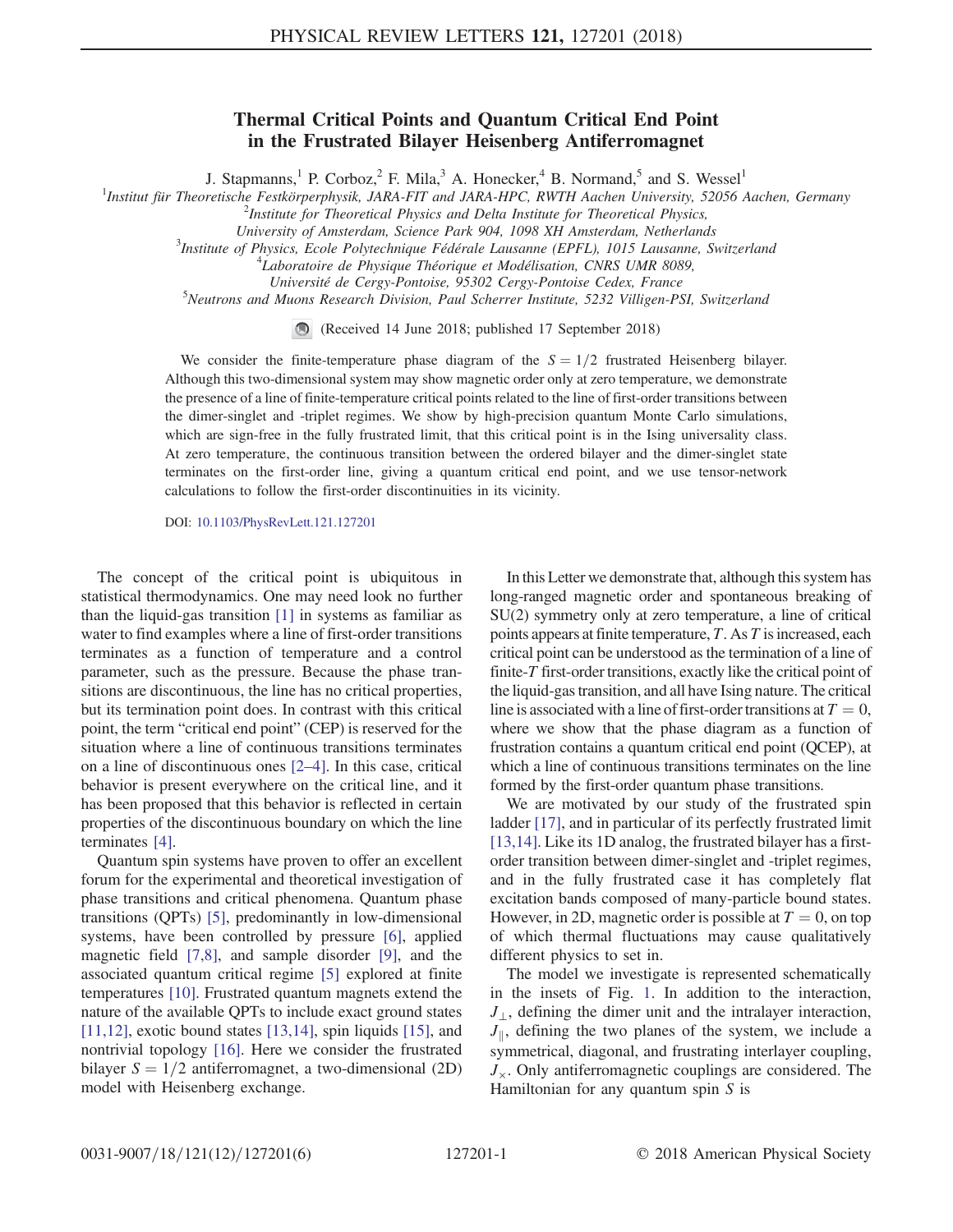<span id="page-2-0"></span>

FIG. 1. Phase diagram of the frustrated Heisenberg bilayer at zero temperature. DS: dimer-singlet regime; DTAF: dimer-triplet antiferromagnet; BAF: bilayer antiferromagnet. Insets provide schematic representations of the three phases, where each site hosts an  $S = 1/2$  quantum spin, ellipsoids represent singlet states of two spins, and the Heisenberg couplings between spins are specified by the parameters  $J_{\perp}$ ,  $J_{\parallel}$ , and  $J_{\times}$ . The line of first-order transitions from DTAF to DS or BAF phases is shown in black and the line of second-order transitions from the DS phase to the BAF phase in red; red shading indicates the error bars in our calculations. Blue symbols denote the QPTs in the unfrustrated (UFB, diamond) and fully frustrated (FFB, triangle) bilayers. The red star denotes the QCEP, where the red line terminates on the black one.

$$
H = \sum_{i} J_{\perp} \vec{S}_{i,1} \cdot \vec{S}_{i,2} + \sum_{\substack{i,m=1,2 \\ j=i+\hat{x}, i+\hat{y}}} [J_{\parallel} \vec{S}_{i,m} \cdot \vec{S}_{j,m} + J_{\times} \vec{S}_{i,m} \cdot \vec{S}_{j,\bar{m}}],
$$
\n(1)

where  $i$  is the dimer bond index,  $j$  denotes the nearestneighbor dimers in the bilayer,  $m = 1$  and 2 denote the two layers, and  $\bar{m}$  is the layer opposite to m.

<span id="page-2-1"></span>Our initial focus is the fully frustrated bilayer (FFB),  $J_{\times} = J_{\parallel}$ . In this situation, Eq. [\(1\)](#page-1-0) can be reexpressed as

$$
H = J_{\parallel} \sum_{i,j} \vec{T}_i \cdot \vec{T}_j + J_{\perp} \sum_i \left[ \frac{1}{2} \vec{T}_i^2 - S(S+1) \right], \quad (2)
$$

where  $\vec{T}_i = \vec{S}_{i,1} + \vec{S}_{i,2}$  is the total spin of dimer i [\[18,19\]](#page-5-13). Clearly Eq. [\(2\)](#page-2-1) has one purely local conservation law, on  $\vec{T}_i^2$ , for every dimer in the system. Henceforth we restrict our considerations to the case  $S = 1/2$ . Thus  $T_i$  takes the values 0 [a dimer singlet (DS), indicated by the ellipsoids in Fig. [1](#page-2-0)] or 1 [a dimer triplet (DT)]. For a given set  $\{T_i\}$ , the first term of Eq.  $(2)$  is the Hamiltonian of an open *n*-site spin-1 cluster, which is nonzero only for groups of  $n \geq 2$  neighboring DTs; the second term counts these DTs relative to DSs.

As first noted [\[20\]](#page-5-14) for the fully frustrated  $S = 1/2$  ladder, the model of Eq. [\(2\)](#page-2-1) possesses a first-order DS-to-DT QPT as a function of the coupling ratio  $J_{\perp}/J_{\parallel}$ ; the two possible ground states are characterized by all  $T_i = 0$ , when  $J_{\perp}$  is dominant, or all  $T_i = 1$  when the combination of  $J_{\parallel}$  and  $J_{\times}$ forces the creation of DTs. For the FFB, the ground state in the DT phase exhibits long-range antiferromagnetic order of the triplet states, which we denote DTAF. Based on energy arguments comparing the DS state with the spin-1 square-lattice Heisenberg model equivalent to the DTAF state, this transition is known to occur at  $J_{\perp,c} = 2.3279(1)J_{\parallel}$  [\[21\].](#page-5-15) Several authors have studied this system, notably by the construction of exact states [\[22,23\]](#page-5-16) and in a magnetic field [\[24](#page-5-17)–26], and its geometry is realized in the material  $Ba_2CoSi_2O_6Cl_2$  [\[27,28\]](#page-5-18), albeit with predominantly XY interactions.

We use stochastic series expansion [\[29\]](#page-5-19) quantum Monte Carlo (QMC) simulations with directed loop updates [\[30,31\]](#page-5-20) to examine the thermodynamic properties of the FFB in the vicinity of the QPT. It has been shown recently [\[13,17,32,33\]](#page-5-9) that QMC methods can be applied to such highly frustrated systems by expressing the Hamiltonian in the dimer basis [Eq. [\(2\)\]](#page-2-1). The sign problem is entirely absent in perfectly frustrated models, including the FFB, and is only moderately serious over a wide range of coupling ratios corresponding to imperfect frustration, as we show in Sec. S1 of the Supplemental Material [\[34\]](#page-5-21). Combined with a parallel tempering approach [\[13\]](#page-5-9), required to enhance state mixing in the vicinity of the first-order OPT, we access system sizes  $2 \times L \times L$  up to  $L = 48$  within the temperature regime relevant for the critical point ( $T \gtrsim 0.3 J_{\parallel}$ ). At lower temperatures, strong hysteresis effects appear for couplings close to the QPT.

The thermodynamic properties obtained from QMC simulations for the FFB are shown in Fig. [2.](#page-3-0) The magnetic susceptibility,  $\chi(T)$  [Fig. [2\(a\)\]](#page-3-0), provides a clear characterization of the gapped DS phase for  $J_{\perp} > J_{\perp,c}$ , namely, an exponentially rapid rise to a broad peak, and of the DTAF phase for  $J_{\perp} < J_{\perp,c}$ , where  $\chi$  approaches a finite value at low T; this constant is the same as for the spin-1 Heisenberg model on the square lattice. The first hint of critical-point behavior is provided by the energy [Fig. [2\(b\)](#page-3-0)], which shows a clear discontinuity as a function of the coupling ratio at lower temperatures, but a continuous evolution at higher ones. To examine this in more detail we consider the dimer singlet density,  $\rho_s = \langle N_s \rangle / N_d$ , where  $N_d$  is the number of dimer ( $J_{\perp}$ ) bonds and  $N_s = \sum_i P_{s,i}$  the number operator for singlets on these bonds,  $P_{s,i}$  being a local singlet projector on bond *i*; the DT density is simply  $\rho_t = 1 - \rho_s$ . In the ground state,  $\rho_s$  jumps directly from 0 to 1 at  $J_{\perp,c}$ . We observe [Fig. [2\(d\)\]](#page-3-0) that this discontinuity persists up to  $T \approx 0.54J_{\parallel}$ , whereas  $\rho_s$  varies smoothly across  $J_{\perp,c}$  at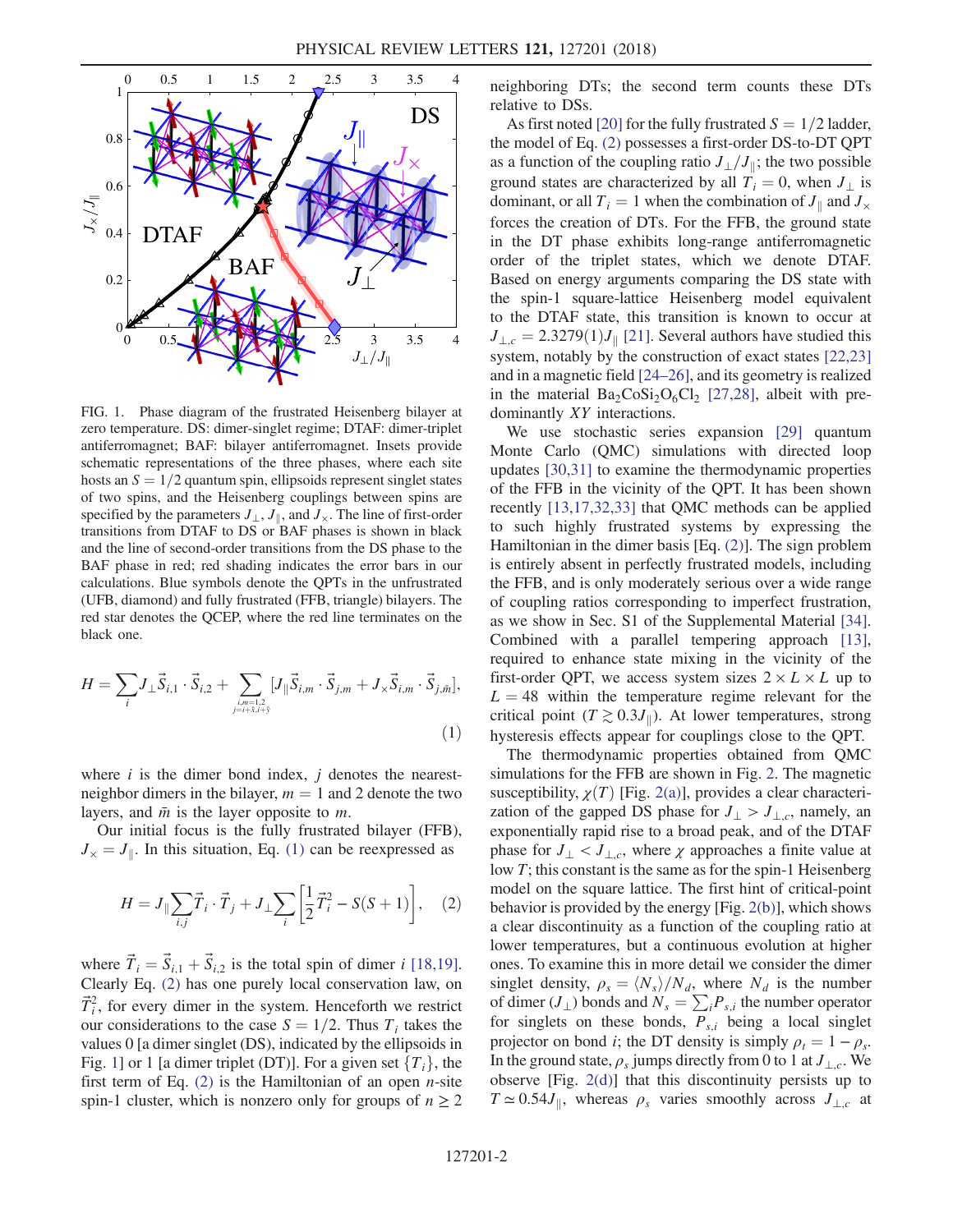<span id="page-3-0"></span>

FIG. 2. Thermodynamic properties of the FFB determined from QMC simulations. (a) Magnetic susceptibility,  $\chi(T)$ , shown for a wide range of coupling ratios. (b) Energy, E, as a function of  $J_{\perp}/J_{\parallel}$  for different temperatures. (c) Specific heat,  $C(T)$ , computed at  $J_{\perp}/J_{\parallel} = 2.31$ . Inset: Finite-size scaling of peak height,  $C_{\text{max}}$ . (d) Singlet density,  $\rho_s$ , as a function of  $J_{\perp}/J_{\parallel}$  for different temperatures.

higher T. Thus although magnetic order is found only in the DTAF at  $T = 0$ , the transition from predominantly DT to predominantly DS character persists as a first-order line to finite temperatures, of the same order as the interaction parameters, before terminating at an apparent critical point.

To rationalize the appearance of critical-point physics, we note that the singlet and triplet states on each dimer unit form a binary degree of freedom. This effective Ising variable corresponds to the two distinct irreducible representations of the spin in the two-site unit cell  $(2 \otimes 2 = 1 \oplus 3)$ . The line of first-order transitions from DS- to DT-dominated states at finite temperatures may thus terminate at a finite- $T$  Ising critical point, which resembles the liquid-gas transition. This result reflects a key additional property of the SU(2)-symmetric frustrated bilayer model. Although the continuous symmetry precludes a finite order parameter at  $T > 0$ , thermal fluctuations of the binary variable, whose origin lies in the two-site nature of the unit cell, nevertheless stabilize a critical point.

To identify this Ising critical point in the FFB, we employ finite-size scaling of several thermodynamic quantities. In Fig. [2\(c\)](#page-3-0) we show that the specific heat,  $C(T)$ , computed at  $J_{\perp} \approx J_{\perp,c}$ , develops a sharp peak at  $T \approx 0.55 J_{\parallel}$ . The logarithmic form [\[41\]](#page-5-22) of the size-scaling of the peak height  $(C_{\text{max}})$ , shown in the inset) indicates that the transition we observe is consistent with emerging Ising universality.

Our most accurate means of locating the critical point is to compute the singlet susceptibility,  $\chi_s = \beta/N_d(\langle N_s^2 \rangle - N_s/2)$ . Figure 3(a) shows that  $\chi(T)$  computed for a value  $\langle N_s \rangle^2$ ). Figure [3\(a\)](#page-3-1) shows that  $\chi_s(T)$ , computed for a value of  $J_{\perp}/J_{\parallel}$  very near our final estimate of the critical point and for a number of system sizes, also shows a sharp peak at the same temperature. The inset shows the

<span id="page-3-1"></span>

FIG. 3. (a) Singlet susceptibility,  $\chi_s(T)$ , computed for systems of different sizes, L. Inset: Finite-size scaling of the rescaled peak height for different values of  $J_{\perp}/J_{\parallel}$ . (b) Phase diagram of the FFB. The dashed line marks the finite-temperature first-order transition and the red dot the Ising critical point,  $(J_{\perp I}, T_I)$  =  $(2.315(1)J_{\parallel}, 0.517(3)J_{\parallel})$ . Blue and green colors represent, respectively, the pure DTAF and DS phases at  $T = 0$ , where the QPT occurs at  $J_{\perp,c} = 2.3279(1)J_{\parallel}$ . Inset: Finite-size scaling of the temperature,  $\overline{T}^{\text{max}}$ , of the peak in  $\chi_s(T)$  for coupling ratio  $J_{\perp}/J_{\parallel}=2.315.$ 

dependence on L of the peak maximum,  $\chi_s^{\text{max}}$ , scaled by  $L^{7/4}$  [\[42\],](#page-5-23) where the curve becoming flat (around  $J_{\perp}/J_{\parallel}=2.315$ ) is in accord with 2D Ising universality. At smaller (larger) values of  $J_{\perp}/J_{\parallel}$ , the rescaled  $\chi_s^{\text{max}}$  bends<br>downwards (unwards) with increasing I indicative of downwards (upwards) with increasing L, indicative of subcritical (first-order) behavior.

We draw the coupling-temperature phase diagram of the FFB in Fig. [3\(b\)](#page-3-1). Our estimate of the Ising critical point is  $(J_{\perp,I}, T_I) = (2.315(1)J_{\parallel}, 0.517(3)J_{\parallel})$ , where  $T_I$  is based on finite-size scaling of the form  $T^{\max}(L) - T_I \propto 1/L^{\nu}$ , with  $\nu = 1$  for 2D Ising criticality [\[43\]](#page-5-24) [inset, Fig. [3\(b\)](#page-3-1)]. Although this first-order line appears to be very steep on the scale of Fig. [3\(b\)](#page-3-1)  $(J_{\perp,c} = 2.3279(1)J_{\parallel}$  at  $T = 0$  [\[21\]\)](#page-5-15), its precise shape is a nontrivial consequence of the interplay between quantum and thermal fluctuations, which we analyze in Sec. S2 of the Supplemental Material [\[34\]](#page-5-21).

To address the generality of this critical-point phenomenology, we consider the bilayer model away from perfect frustration. We first draw the ground-state phase diagram connecting the FFB to its unfrustrated counterpart (Fig. [1](#page-2-0)).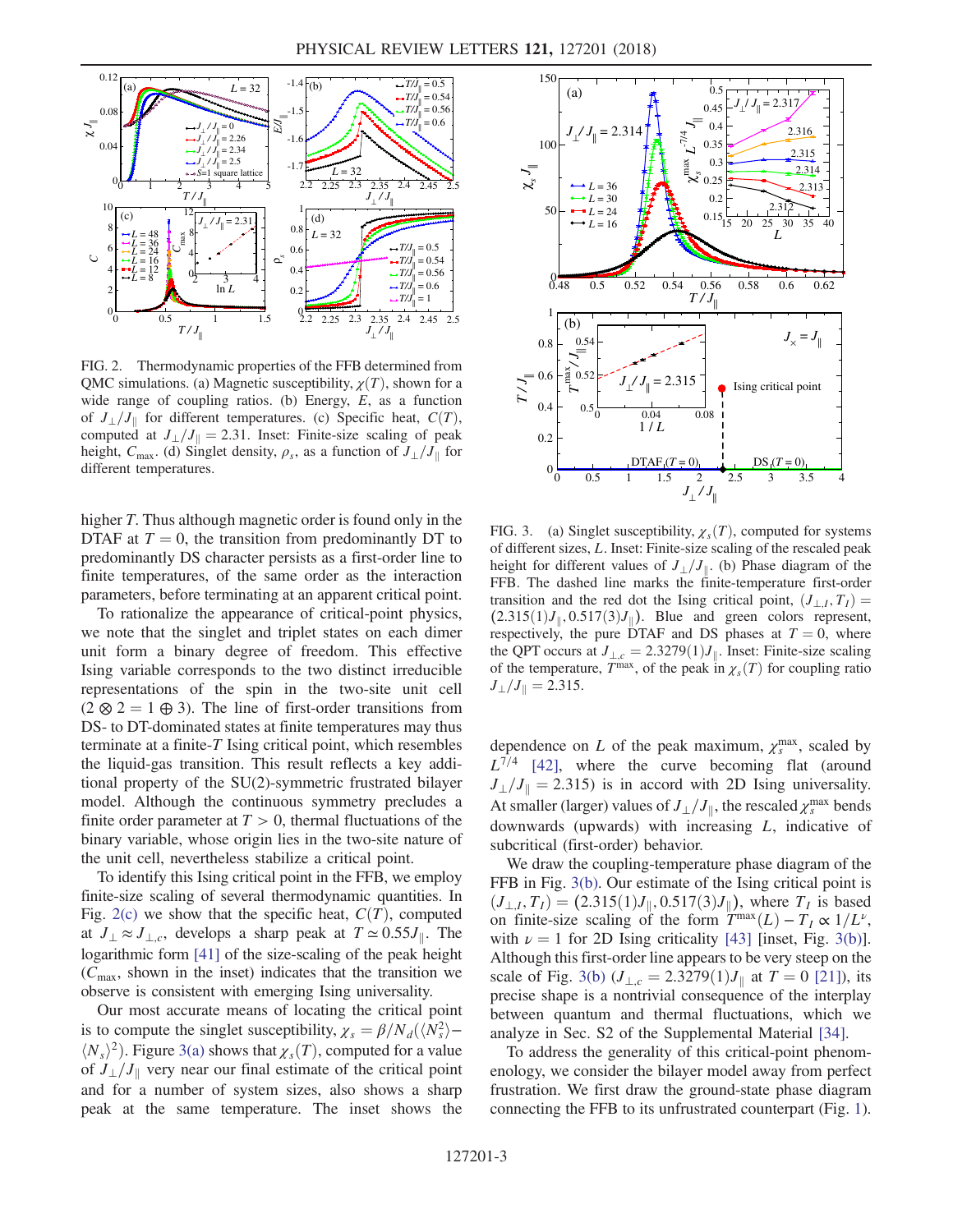<span id="page-4-0"></span>

FIG. 4. (a) Energies of the DTAF and DS phases as functions of  $J_{\perp}/J_{\parallel}$  at  $J_{\times}/J_{\parallel} = 0.6$ ; the line-crossing marks the first-order transition. Full lines show (simple-update) iPEPS results with  $D = 10$ , dashed lines the  $D \rightarrow \infty$  extrapolated results. (b) Corresponding singlet density,  $\rho_s$ , and local magnetic moment, m. (c),(d) As for (a) and (b) with  $J_{\times}/J_{\parallel}=0.4$ , where the transition is between DTAF and BAF. (e) Discontinuity in  $\rho_s$ , taken from data extrapolated in D, shown along the entire first-order transition line of Fig. [1.](#page-2-0)

The unfrustrated bilayer (UFB) also has two phases at  $T = 0$ , an ordered  $S = 1/2$  bilayer AF (BAF) at small  $J_{\perp}$ and a DS phase otherwise. This model has been studied extensively, including in Refs. [44–[48\],](#page-5-25) and the QPT is known to occur at  $J_{\perp}/J_{\parallel} = 2.5220(2)$  [\[48\].](#page-6-0) This transition is second-order, with 3D O(3) universality and continuous growth of the BAF order parameter, which is quite different from that of the DTAF (insets, Fig. [1](#page-2-0)).

We compute the ground-state phase diagram by the method of infinite projected entangled pair states (iPEPS) [\[49](#page-6-1)–51], which is a variational tensor-network ansatz for a 2D wave function in the thermodynamic limit. As we discuss in Sec. S3 of the Supplemental Material [\[34\]](#page-5-21), the accuracy of this technique can be controlled systematically by the bond dimension, D, of the tensors, and tensor optimization was performed using both the simple- [\[52,53\]](#page-6-2) and full-update approaches [\[51,54\]](#page-6-3). Estimates of energies, singlet densities, and magnetic order parameters in the limit of infinite D were obtained by extrapolation in  $1/D$  [\[55\],](#page-6-4) as illustrated in the Supplemental Material [\[34\].](#page-5-21) We show our results in Figs. [4\(a\)](#page-4-0) and [4\(b\)](#page-4-0) for a constant frustration ratio  $J_{\times}/J_{\parallel}=0.6$  and in Figs. [4\(c\)](#page-4-0) and [4\(d\)](#page-4-0) for  $J_{\times}/J_{\parallel}=0.4$ . A discontinuous transition is evident in both cases.

Critical couplings for the first-order transition line were determined from the intersection of the energies of the respective phases [Figs.  $4(a)$  and  $4(c)$ ]. The second-order transition line was determined from the vanishing of the BAF order parameter (obtained by full-update optimization and extrapolation). We find that the phase diagram, shown in Fig. [1](#page-2-0), possesses a first-order transition, out of the DTAF phase, for all values of  $J_{\times}/J_{\parallel}$ . The line of continuous BAF-to-DS transitions extends from the UFB transition to the point  $J_{\perp} = 1.638(15)J_{\parallel}$ ,  $J_{\times} = 0.520(5)J_{\parallel}$ , where it terminates on the first-order line. By the definition of Refs. [\[2,4\],](#page-5-1) this is a QCEP—a CEP occurring at  $T = 0$ . The term QCEP has been applied by some authors to fieldinduced magnetic transitions in heavy-fermion systems, apparently to describe critical-point physics (termination of a first-order line) [\[56\],](#page-6-5) but not in all discussions of the same topic [\[57\].](#page-6-6)

To our knowledge, there has been very little discussion of the QCEP. In studies of the CEP [\[4\],](#page-5-2) it is proposed that the critical properties of the terminating line should be reflected in the properties of the discontinuities on the firstorder line in the vicinity of the CEP. Unfortunately, we are not presently able to perform finite-T calculations in the vicinity of the QCEP [\[34\].](#page-5-21) However, from calculations of  $\rho_s$ , of the type shown in Figs. [4\(b\)](#page-4-0) and [4\(d\)](#page-4-0), we are able to deduce the size of the discontinuity,  $\Delta \rho_s$ , along the firstorder line at  $T = 0$  [Fig. [4\(e\)\]](#page-4-0). Because  $\rho_s$  is related to the energy density, no jump is expected in  $\Delta \rho_s$  on passing through the QCEP, due to the continuous nature of the BAF-DS transition. While  $\Delta \rho_s$  is indeed continuous within our error bars, our data do suggest a discontinuity in its slope across the QCEP. Certainly the critical properties around the QCEP pose a challenge to presently available numerical methods.

The limit of weak  $J_{\perp}$  and  $J_{\times}$  is of special interest in the frustrated ladder, where the DT-to-DS transition may become continuous [\[58\]](#page-6-7) and there have been proposals [\[59\]](#page-6-8) of an intermediate phase. In the frustrated bilayer, our calculations show that the first-order nature of the transition is robust, with finite jumps in the singlet density  $[Fig. 4(e)]$  $[Fig. 4(e)]$ all the way to  $J_{\perp} = J_{\times} = 0$ . The value of  $\Delta \rho_s$  in this limit can be understood from the convergence of  $\rho_s$  to 1/4 as  $J_{\perp} \rightarrow 0$  in the UFB, where the two layers of the BAF become uncorrelated, but the immediate vanishing of  $\rho_s$ when any finite  $J_{\times}$  at  $J_{\perp} = 0$  stabilizes the triplet state. We conclude that the 2D system remains more conventional in this regard than the 1D case.

Returning now to the finite- $T$  Ising critical point, we expect this to persist all the way across the phase diagram of Fig. [1](#page-2-0) because of its association with the first-order transition. For confirmation, we perform QMC simulations at  $J_{\times} = 0.7J_{\parallel}$ , where the sign problem remains moderate. As shown in Sec. S1 of the Supplemental Material [\[34\]](#page-5-21), our results establish that the critical point is still present, occurring at  $T = 0.45(1)J_{\parallel}$ . While we are unable by QMC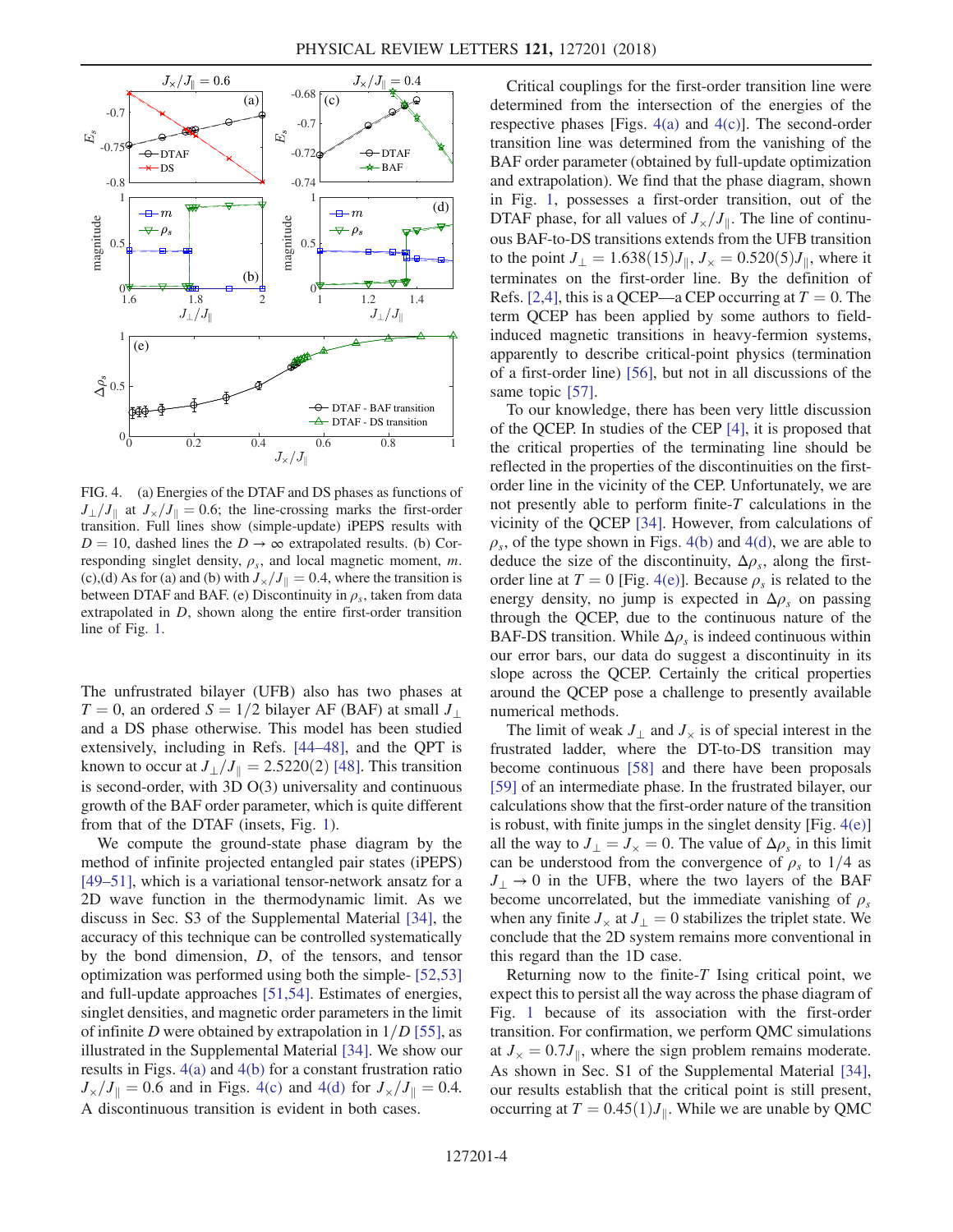simulations to study the first-order DTAF-to-BAF transition line, our iPEPS calculations of  $\rho_s$  indicate that the binary character of the dimer spin is preserved. We stress that the physics of this line of critical points is a consequence not only of the first-order line but also of the Ising degree of freedom arising due to the dimer-based unit cell.

In summary, we have shown that the frustrated  $S = 1/2$ bilayer with only Heisenberg interactions possesses a line of finite-temperature critical points related to a line of firstorder transitions in its zero-temperature phase diagram. A second line, of continuous transitions from the rung-singlet to the bilayer-ordered phase, terminates on the first line, creating a QCEP. Understanding the critical properties around the QCEP sets a challenge for theory and numerics both in 2D and in higher dimensions.

This work was supported by the Deutsche Forschungsgemeinschaft (DFG) in the framework of Grants FOR 1807 and RTG 1995, the Swiss National Science Foundation (SNF), and the European Research Council (ERC) under the EU Horizon 2020 research and innovation program (Grant No. 677061). We thank the IT Center at RWTH Aachen University and the JSC Jülich for access to computing time through JARA-HPC.

- <span id="page-5-1"></span><span id="page-5-0"></span>[1] C. C. de la Tour, Ann. Chim. Phys. **21**, 127 (1822).
- [2] P. M. Chaikin and T. C. Lubensky, *Principles of Condensed* Matter Physics (Cambridge University Press, Cambridge, England, 1995), p. 665.
- <span id="page-5-2"></span>[3] M. E. Fisher and P. J. Upton, [Phys. Rev. Lett.](https://doi.org/10.1103/PhysRevLett.65.2402) **65**, 2402 [\(1990\).](https://doi.org/10.1103/PhysRevLett.65.2402)
- <span id="page-5-3"></span>[4] M. E. Fisher and M. C. Barbosa, [Phys. Rev. B](https://doi.org/10.1103/PhysRevB.43.11177) 43, 11177 [\(1991\).](https://doi.org/10.1103/PhysRevB.43.11177)
- <span id="page-5-4"></span>[5] S. Sachdev, *Quantum Phase Transitions* (Cambridge University Press, Cambridge, England, 2011).
- [6] C. Rüegg, B. Normand, M. Matsumoto, A. Furrer, D. F. McMorrow, K. W. Krämer, H.-U. Güdel, S. N. Gvasaliya, H. Mutka, and M. Boehm, [Phys. Rev. Lett.](https://doi.org/10.1103/PhysRevLett.100.205701) 100, 205701 [\(2008\).](https://doi.org/10.1103/PhysRevLett.100.205701)
- <span id="page-5-5"></span>[7] T. Giamarchi, C. Rüegg, and O. Tchernyshyov, [Nat. Phys.](https://doi.org/10.1038/nphys893) 4, [198 \(2008\)](https://doi.org/10.1038/nphys893), and references therein.
- [8] B. Thielemann, C. Rüegg, H. M. Rønnow, A. M. Läuchli, J.-S. Caux, B. Normand, D. Biner, K. W. Krämer, H.-U. Güdel, J. Stahn, K. Habicht, K. Kiefer, M. Boehm, D. F. McMorrow, and J. Mesot, [Phys. Rev. Lett.](https://doi.org/10.1103/PhysRevLett.102.107204) 102, 107204 [\(2009\).](https://doi.org/10.1103/PhysRevLett.102.107204)
- <span id="page-5-7"></span><span id="page-5-6"></span>[9] R. Yu, L. Yin, N. S. Sullivan, J. S. Xia, C. Huan, A. Paduan-Filho, N. F. Oliveira Jr., S. Haas, A. Steppke, C. F. Miclea, F. Weickert, R. Movshovich, E.-D. Mun, B. L. Scott, V. S. Zapf, and T. Roscilde, [Nature \(London\)](https://doi.org/10.1038/nature11406) 489, 379 (2012).
- <span id="page-5-8"></span>[10] P. Merchant, B. Normand, K. W. Krämer, M. Boehm, D. F. McMorrow, and C. Rüegg, Nat. Phys. 10[, 373 \(2014\).](https://doi.org/10.1038/nphys2902)
- [11] C. K. Majumdar and D. Ghosh, [J. Math. Phys.](https://doi.org/10.1063/1.1664978) 10, 1388 [\(1969\).](https://doi.org/10.1063/1.1664978)
- [12] B. S. Shastry and B. Sutherland, [Physica \(Amsterdam\)](https://doi.org/10.1016/0378-4363(81)90838-X) 108B+C[, 1069 \(1981\).](https://doi.org/10.1016/0378-4363(81)90838-X)
- <span id="page-5-9"></span>[13] A. Honecker, S. Wessel, R. Kerkdyk, T. Pruschke, F. Mila, and B. Normand, Phys. Rev. B 93[, 054408 \(2016\)](https://doi.org/10.1103/PhysRevB.93.054408).
- [14] A. Honecker, F. Mila, and B. Normand, [Phys. Rev. B](https://doi.org/10.1103/PhysRevB.94.094402) 94, [094402 \(2016\).](https://doi.org/10.1103/PhysRevB.94.094402)
- <span id="page-5-10"></span>[15] L. Savary and L. Balents, [Rep. Prog. Phys.](https://doi.org/10.1088/0034-4885/80/1/016502) 80, 016502 (2017).
- <span id="page-5-11"></span>[16] J. Romhányi, K. Penc, and R. Ganesh, [Nat. Commun.](https://doi.org/10.1038/ncomms7805) 6, [6805 \(2015\)](https://doi.org/10.1038/ncomms7805).
- <span id="page-5-12"></span>[17] S. Wessel, B. Normand, F. Mila, and A. Honecker, [SciPost](https://doi.org/10.21468/SciPostPhys.3.1.005) Phys. 3[, 005 \(2017\)](https://doi.org/10.21468/SciPostPhys.3.1.005).
- <span id="page-5-13"></span>[18] Y. Xian, Phys. Rev. B **52**[, 12485 \(1995\).](https://doi.org/10.1103/PhysRevB.52.12485)
- [19] A. Honecker, F. Mila, and M. Troyer, [Eur. Phys. J. B](https://doi.org/10.1007/s100510051120) 15, 227 [\(2000\).](https://doi.org/10.1007/s100510051120)
- <span id="page-5-14"></span>[20] M. P. Gelfand, Phys. Rev. B 43[, 8644 \(1991\)](https://doi.org/10.1103/PhysRevB.43.8644).
- <span id="page-5-15"></span>[21] E. Müller-Hartmann, R. R. P. Singh, C. Knetter, and G. S. Uhrig, [Phys. Rev. Lett.](https://doi.org/10.1103/PhysRevLett.84.1808) 84, 1808 (2000).
- <span id="page-5-16"></span>[22] H. O. Lin and J. L. Shen, [J. Phys. Soc. Jpn.](https://doi.org/10.1143/JPSJ.69.878) 69, 878 (2000).
- [23] H. Q. Lin, J. L. Shen, and H. Y. Shik, [Phys. Rev. B](https://doi.org/10.1103/PhysRevB.66.184402) 66, [184402 \(2002\).](https://doi.org/10.1103/PhysRevB.66.184402)
- <span id="page-5-17"></span>[24] J. Richter, O. Derzhko, and T. Krokhmalskii, [Phys. Rev. B](https://doi.org/10.1103/PhysRevB.74.144430) 74[, 144430 \(2006\).](https://doi.org/10.1103/PhysRevB.74.144430)
- [25] O. Derzhko, J. Richter, A. Honecker, and H.-J. Schmidt, [Low Temp. Phys.](https://doi.org/10.1063/1.2780166) 33, 745 (2007).
- [26] O. Derzhko, T. Krokhmalskii, and J. Richter, [Phys. Rev. B](https://doi.org/10.1103/PhysRevB.82.214412) 82[, 214412 \(2010\).](https://doi.org/10.1103/PhysRevB.82.214412)
- <span id="page-5-18"></span>[27] H. Tanaka, N. Kurita, M. Okada, E. Kunihiro, Y. Shirata, K. Fujii, H. Uekusa, A. Matsuo, K. Kindo, and H. Nojiri, [J. Phys. Soc. Jpn.](https://doi.org/10.7566/JPSJ.83.103701) 83, 103701 (2014).
- [28] J. Richter, O. Krupnitska, V. Baliha, T. Krokhmalskii, and O. Derzhko, Phys. Rev. B 97[, 024405 \(2018\).](https://doi.org/10.1103/PhysRevB.97.024405)
- <span id="page-5-20"></span><span id="page-5-19"></span>[29] A. W. Sandvik, Phys. Rev. B **59**[, R14157 \(1999\)](https://doi.org/10.1103/PhysRevB.59.R14157).
- [30] O. F. Syljuåsen and A. W. Sandvik, [Phys. Rev. E](https://doi.org/10.1103/PhysRevE.66.046701) 66, 046701 [\(2002\).](https://doi.org/10.1103/PhysRevE.66.046701)
- [31] F. Alet, S. Wessel, and M. Troyer, [Phys. Rev. E](https://doi.org/10.1103/PhysRevE.71.036706) 71, 036706 [\(2005\).](https://doi.org/10.1103/PhysRevE.71.036706)
- [32] F. Alet, K. Damle, and S. Pujari, [Phys. Rev. Lett.](https://doi.org/10.1103/PhysRevLett.117.197203) 117, [197203 \(2016\).](https://doi.org/10.1103/PhysRevLett.117.197203)
- <span id="page-5-21"></span>[33] K.-K. Ng and M.-F. Yang, Phys. Rev. B 95[, 064431 \(2017\).](https://doi.org/10.1103/PhysRevB.95.064431)
- [34] See Supplemental Material at [http://link.aps.org/](http://link.aps.org/supplemental/10.1103/PhysRevLett.121.127201) [supplemental/10.1103/PhysRevLett.121.127201](http://link.aps.org/supplemental/10.1103/PhysRevLett.121.127201), which contains Refs. [35–40], for details on the QMC sign problem, the finite temperature transition line of the FFB model, and the iPEPS calculations.
- [35] D. C. Johnston, R. J. McQueeney, B. Lake, A. Honecker, M. E. Zhitomirsky, R. Nath, Y. Furukawa, V. P. Antropov, and Y. Singh, Phys. Rev. B 84[, 094445 \(2011\)](https://doi.org/10.1103/PhysRevB.84.094445).
- [36] P. Corboz, T. M. Rice, and M. Troyer, [Phys. Rev. Lett.](https://doi.org/10.1103/PhysRevLett.113.046402) 113, [046402 \(2014\).](https://doi.org/10.1103/PhysRevLett.113.046402)
- [37] T. Nishino and K. Okunishi, [J. Phys. Soc. Jpn.](https://doi.org/10.1143/JPSJ.65.891) 65, 891 (1996).
- [38] R. Orús and G. Vidal, *Phys. Rev. B* **80**[, 094403 \(2009\)](https://doi.org/10.1103/PhysRevB.80.094403).
- [39] S. Singh, R. N. C. Pfeifer, and G. Vidal, [Phys. Rev. B](https://doi.org/10.1103/PhysRevB.83.115125) 83, [115125 \(2011\).](https://doi.org/10.1103/PhysRevB.83.115125)
- [40] B. Bauer, P. Corboz, R. Orús, and M. Troyer, [Phys. Rev. B](https://doi.org/10.1103/PhysRevB.83.125106) 83[, 125106 \(2011\).](https://doi.org/10.1103/PhysRevB.83.125106)
- <span id="page-5-23"></span><span id="page-5-22"></span>[41] L. Onsager, Phys. Rev. **65**[, 117 \(1944\)](https://doi.org/10.1103/PhysRev.65.117).
- <span id="page-5-24"></span>[42] D. P. Landau, Phys. Rev. B 13[, 2997 \(1976\).](https://doi.org/10.1103/PhysRevB.13.2997)
- <span id="page-5-25"></span>[43] M. E. Fisher and R. J. Burford, Phys. Rev. 156[, 583 \(1967\).](https://doi.org/10.1103/PhysRev.156.583)
- [44] K. Hida, [J. Phys. Soc. Jpn.](https://doi.org/10.1143/JPSJ.61.1013) 61, 1013 (1992).
- [45] A. J. Millis and H. Monien, [Phys. Rev. Lett.](https://doi.org/10.1103/PhysRevLett.70.2810) 70, 2810 (1993).
- [46] A. W. Sandvik and D. J. Scalapino, [Phys. Rev. Lett.](https://doi.org/10.1103/PhysRevLett.72.2777) 72, [2777 \(1994\)](https://doi.org/10.1103/PhysRevLett.72.2777).